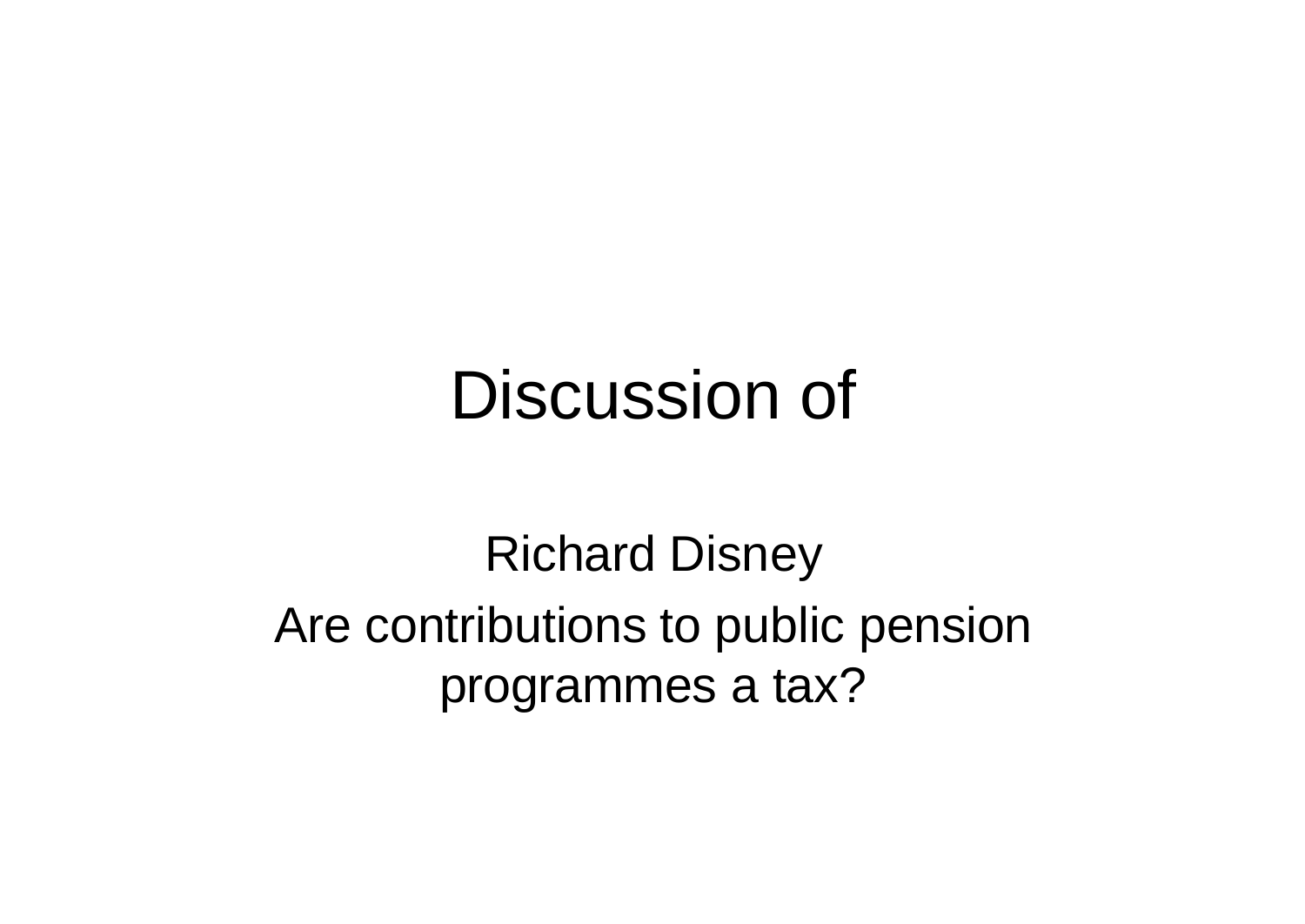# **Wall Disney**

Oecd tax wedges (income tax plus employee and employer contributions less cash benefits - single no children)

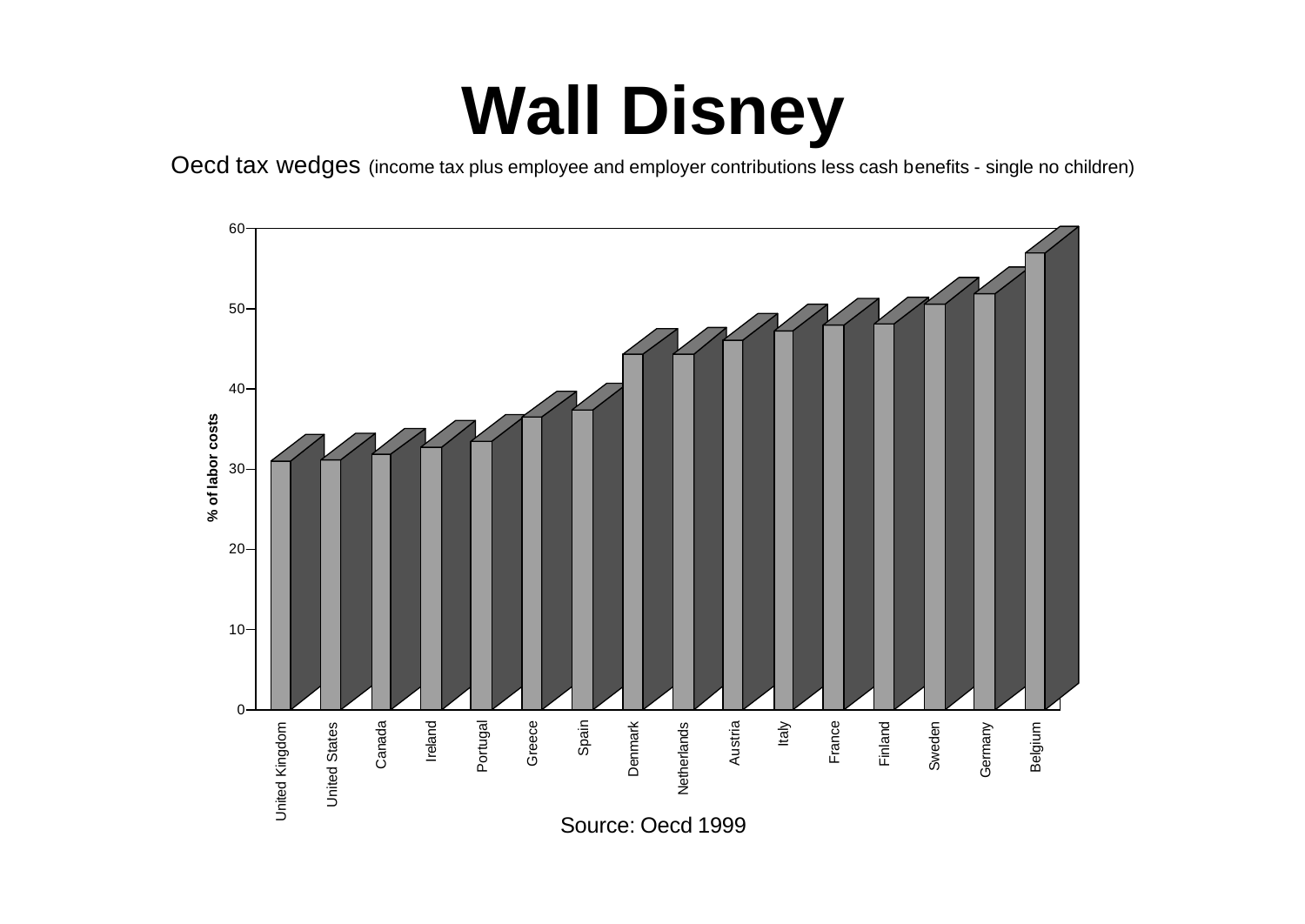# Contribution of the paper

- Thorough **literature review** (rich of institutional details) on labour supply effects of alternative pension arrangements
- Improves the **measurement of the tax wedge**: indicators disentangling the tax (redistributive) and deferred consumption (actuarially fair) components of statutory contributions to pension systems
- **Applied** to estimates of aggregate labour force participation equations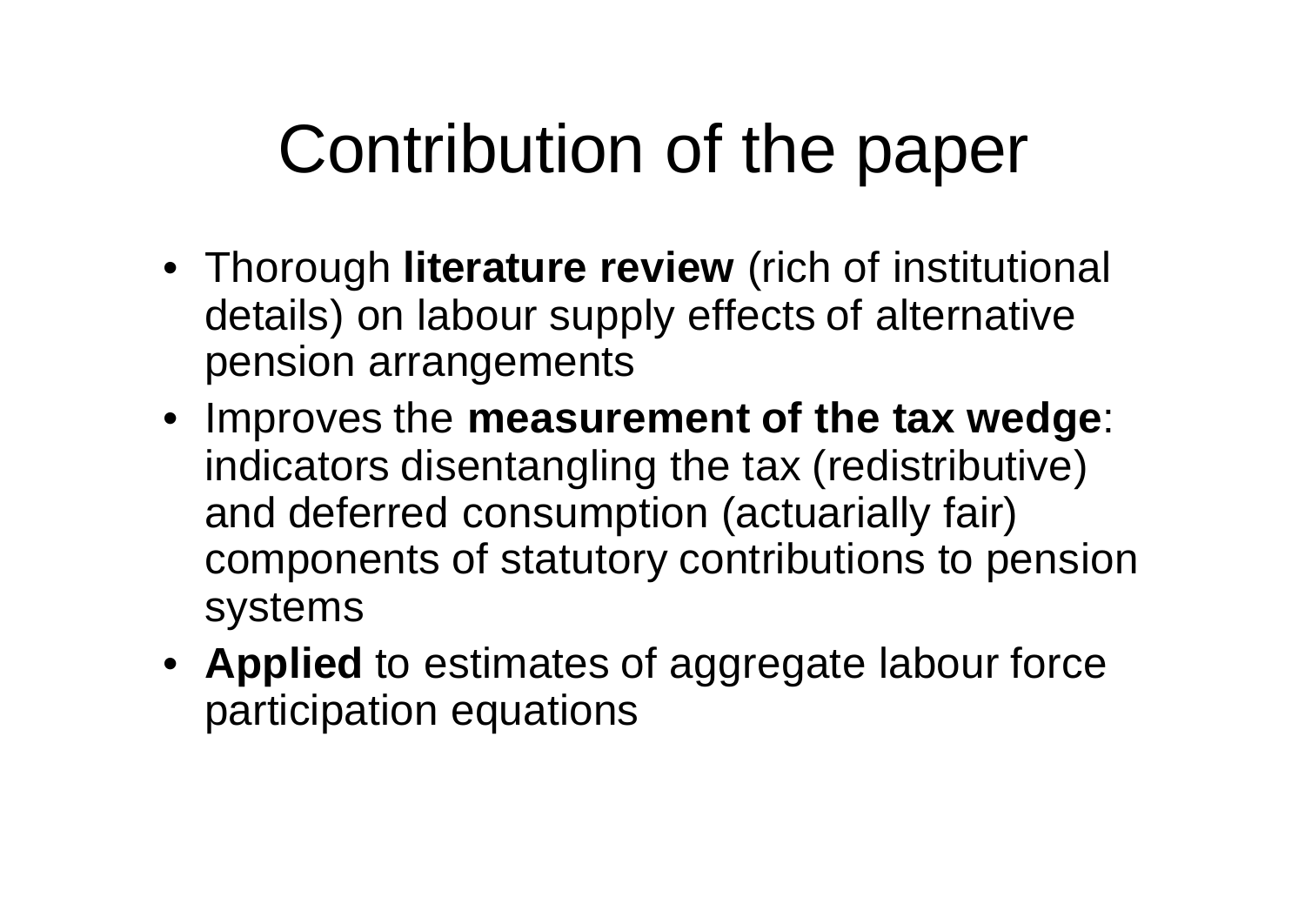### Issues

- **Literature review.** Underlying question somewhat left unanswered: why do pension systems depart from actuarial fairness and neutrality?
- **Measurement.** We cannot neglect the type of redistribution (not necessarily progressive) operated by the pension system, and the transparency of the way it is financed.
- **Estimation.** Disappointing results. Can we do better by taking into account intragenerational *heterogeneities* and exploiting ongoing pension *reforms*?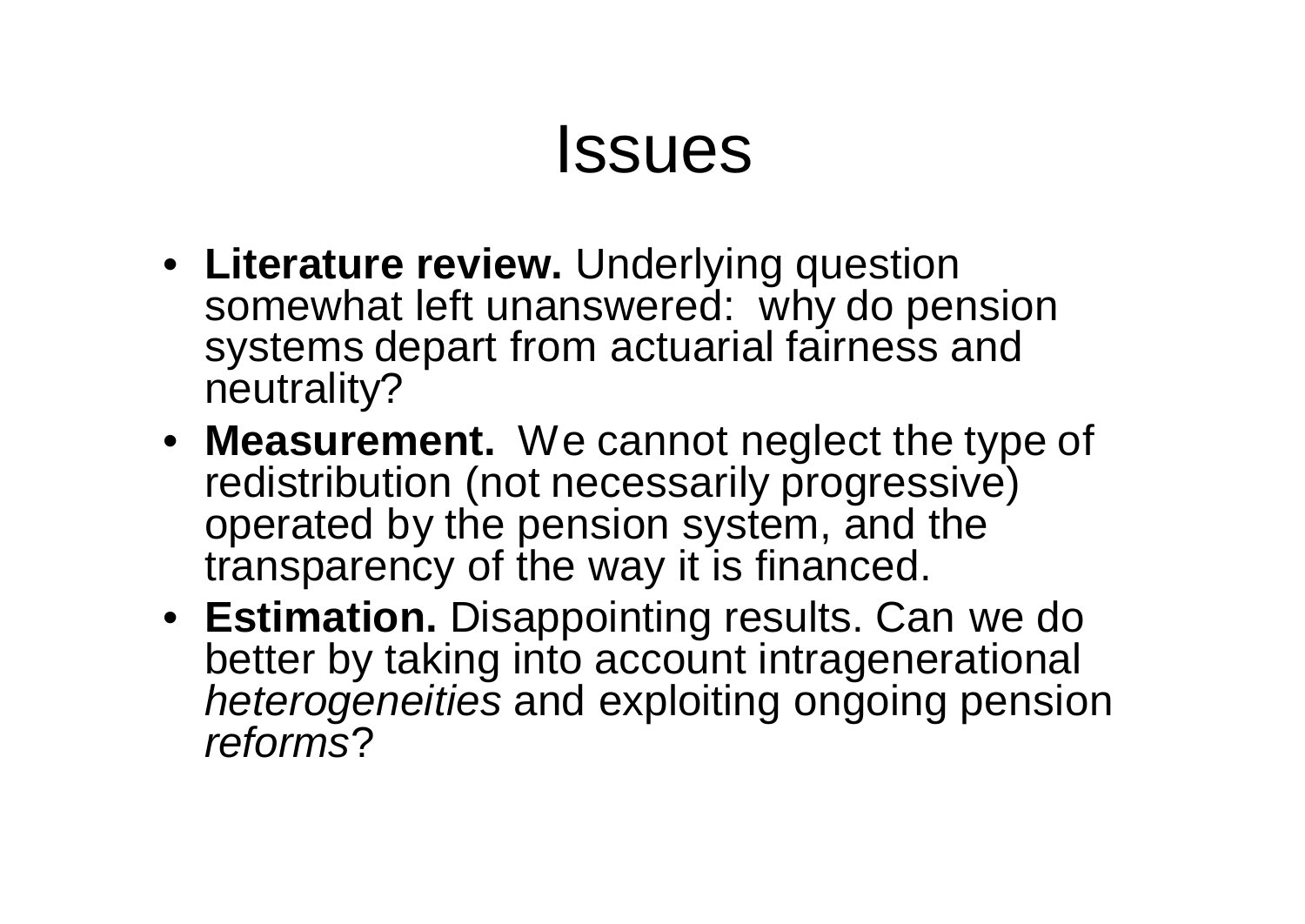### From labour markets to pensions

- Literature on *occupational* pensions: pensions as deferred wages, included in the bargaining process (Freeman, 1981,Lazear, 1983).
- With centralised bargaining, *public* pensions traded with wage moderation.
- Early retirement as industrial policy tool.
- And insurance against labour market interacted with longevity risk (are contributions paid during U spells?).
- Possible regressive redistributions.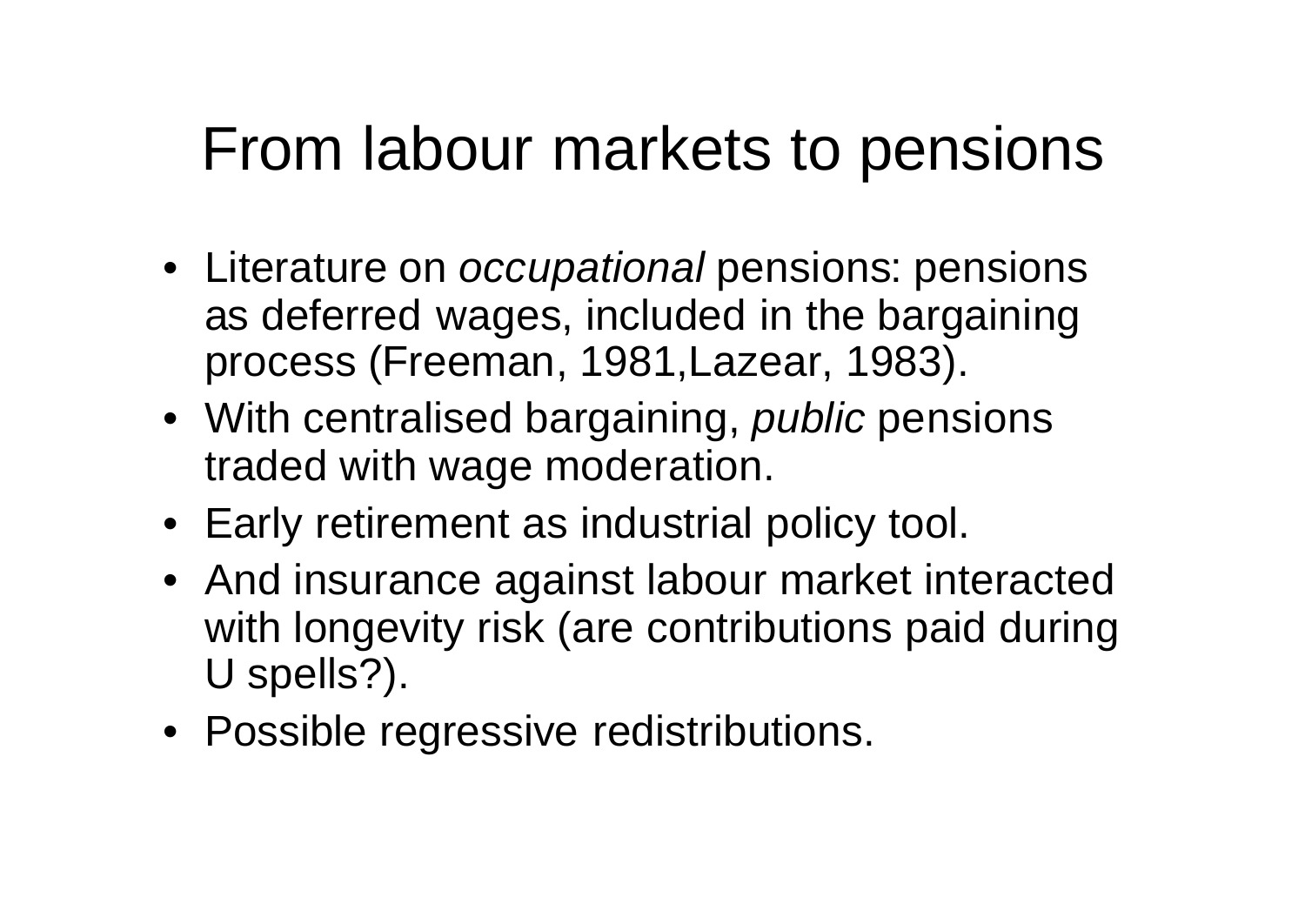#### Always progressive the tax component?

|                | <b>Nordic Countries</b> | <b>Continental Countries</b> | <b>Anglo-Saxon Countries</b> | <b>Southern Countries</b> |  |
|----------------|-------------------------|------------------------------|------------------------------|---------------------------|--|
| quintile       | ratio                   | ratio                        | ratio                        | ratio                     |  |
|                | 0.893                   | 0.906                        | 0.928                        | 0.912                     |  |
|                | (400)                   | (1163)                       | (417)                        | (1188)                    |  |
| $\overline{c}$ | 0.856                   | 0.929                        | 0.865                        | 0.931                     |  |
|                | (368)                   | (1129)                       | (434)                        | (1170)                    |  |
| 3              | 0.818                   | 0.926                        | 0.832                        | 0.911                     |  |
|                | (322)                   | (1046)                       | (410)                        | (1120)                    |  |
| $\overline{4}$ | 0.809                   | 0.899                        | 0.762                        | 0.913                     |  |
|                | (298)                   | (995)                        | (366)                        | (1046)                    |  |
| 5              | 0.662                   | 0.780                        | 0.702                        | 0.815                     |  |
|                | (273)                   | (965)                        | (309)                        | (966)                     |  |
| Total          | 0.785                   | 0.867                        | 0.793                        | 0.880                     |  |
|                | (1661)                  | (5298)                       | (1936)                       | (5490)                    |  |

**TABLE 1.1. Ratio of personal pension to personal income by quintile. ( PPP amounts in 1996, all pensioners aged above 65)**

*Sample sizes in parenthesis*

*quintiles are computed on the basis of total equivalised disposable income*

*Nordic Countries: Finland, Denmark, Netherlands, Sweden*

*Continental Countries: Austria, Belgium, France, Germany*

*Anglo-Saxon Countries: United Kingdom, Ireland*

*Southern Countries: Greece, Portugal, Spain*

*ECHP - wave 4 (income data refer to 1996)*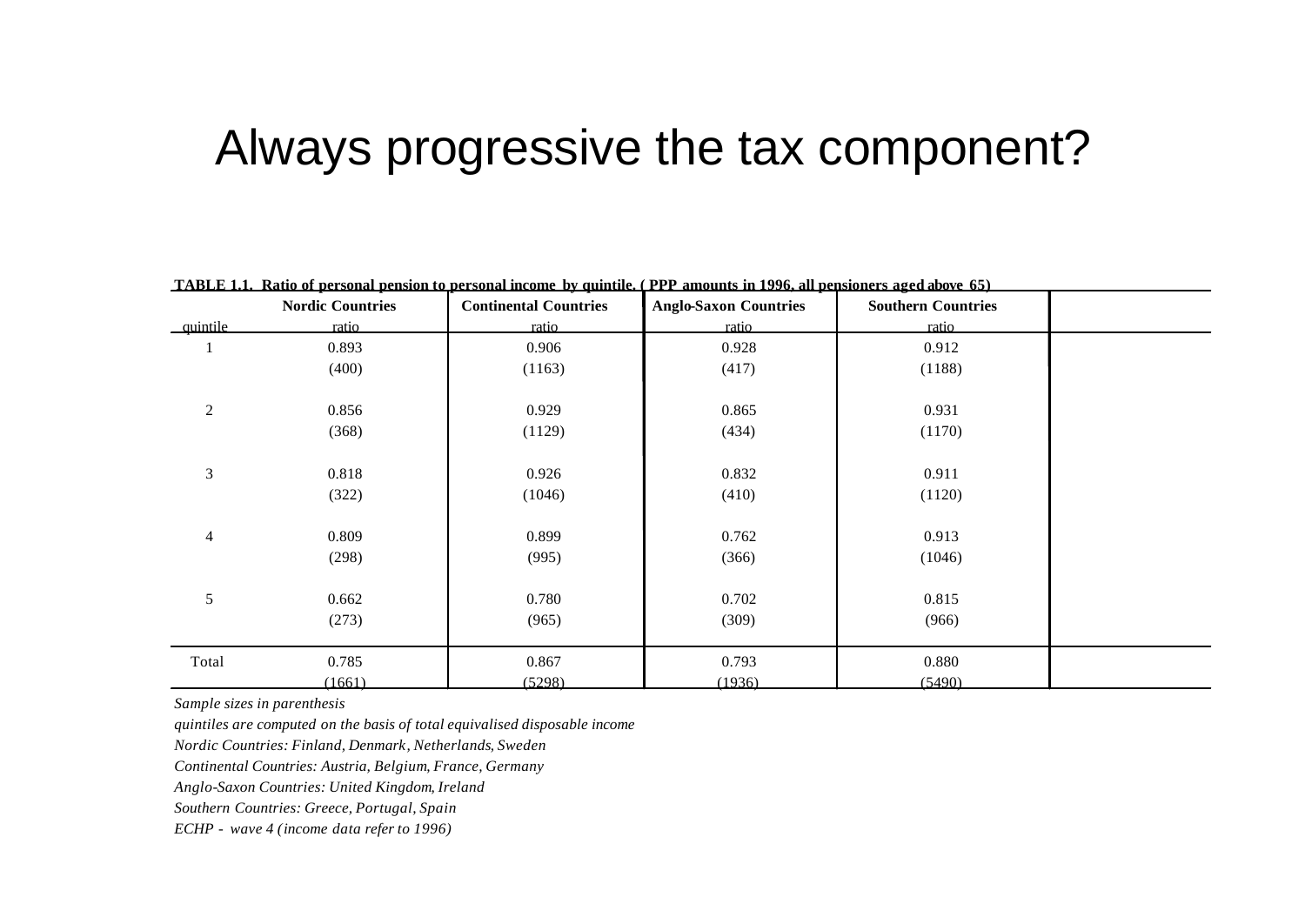## Indications from public opinion polls

- BBT1,2: Individuals overestimate pensions and underestimate contributions,
- older workers believe that they are contributing to individual accounts and
- a majority is convinced that the pension system will undergo a major crisis in the next 10-15 years
- Need to take into account of:
	- transparency (e.g., deviation of effective from actual payroll, draw Fig.3 with it)
	- the sustainability of public pensions (PAYG)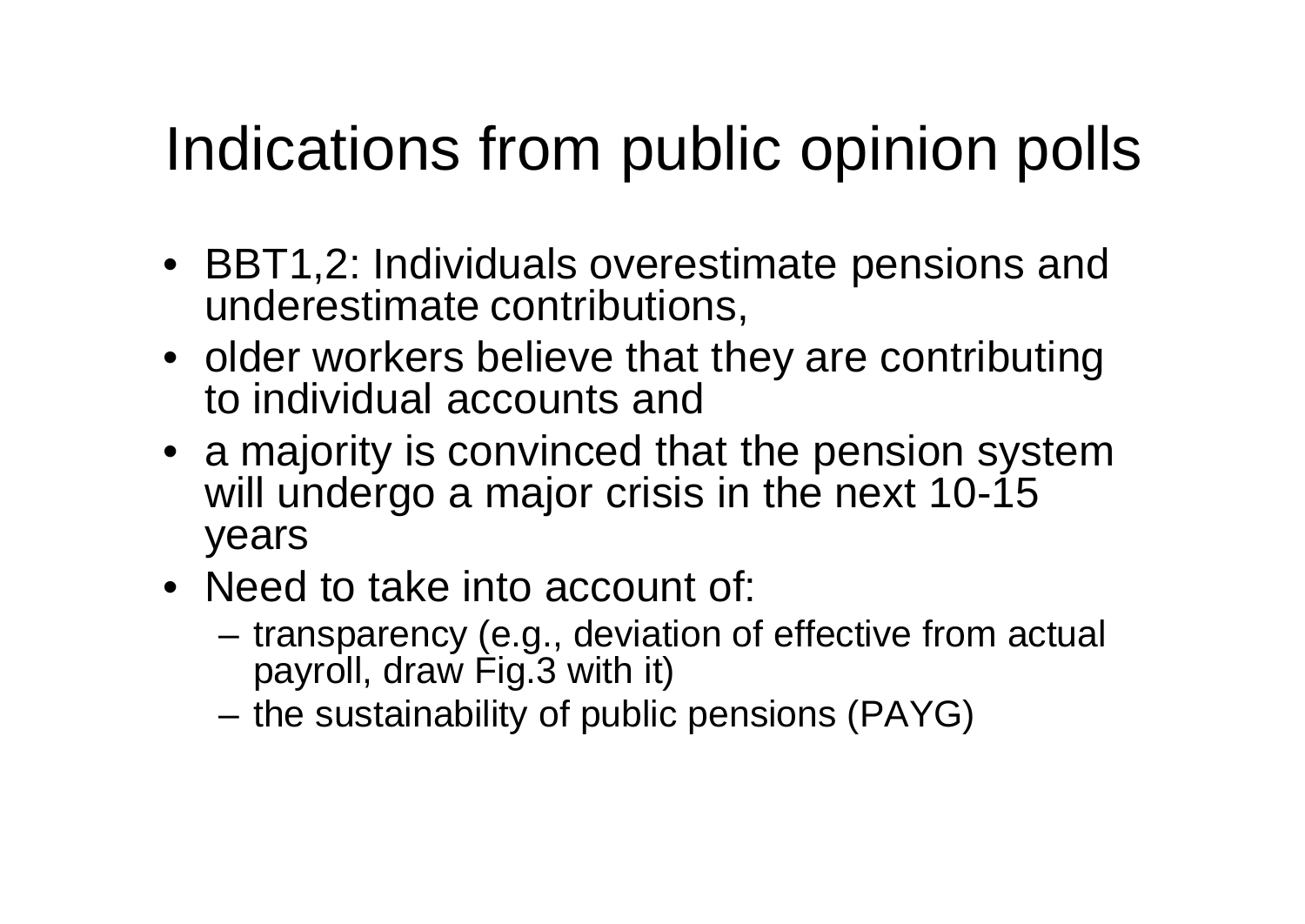### Intragenerational heterogeneities

- If the tax component is in favour of a particular group, it will *increase* participation of that group
- Look at dispersion in participation across income-educational groups, gender (anonymous referee)
- Effects of taxation on both extensive and intensive margins. LFPR is a dirty measure (Jones and Riddle, 1999; Sorrentino, 2000)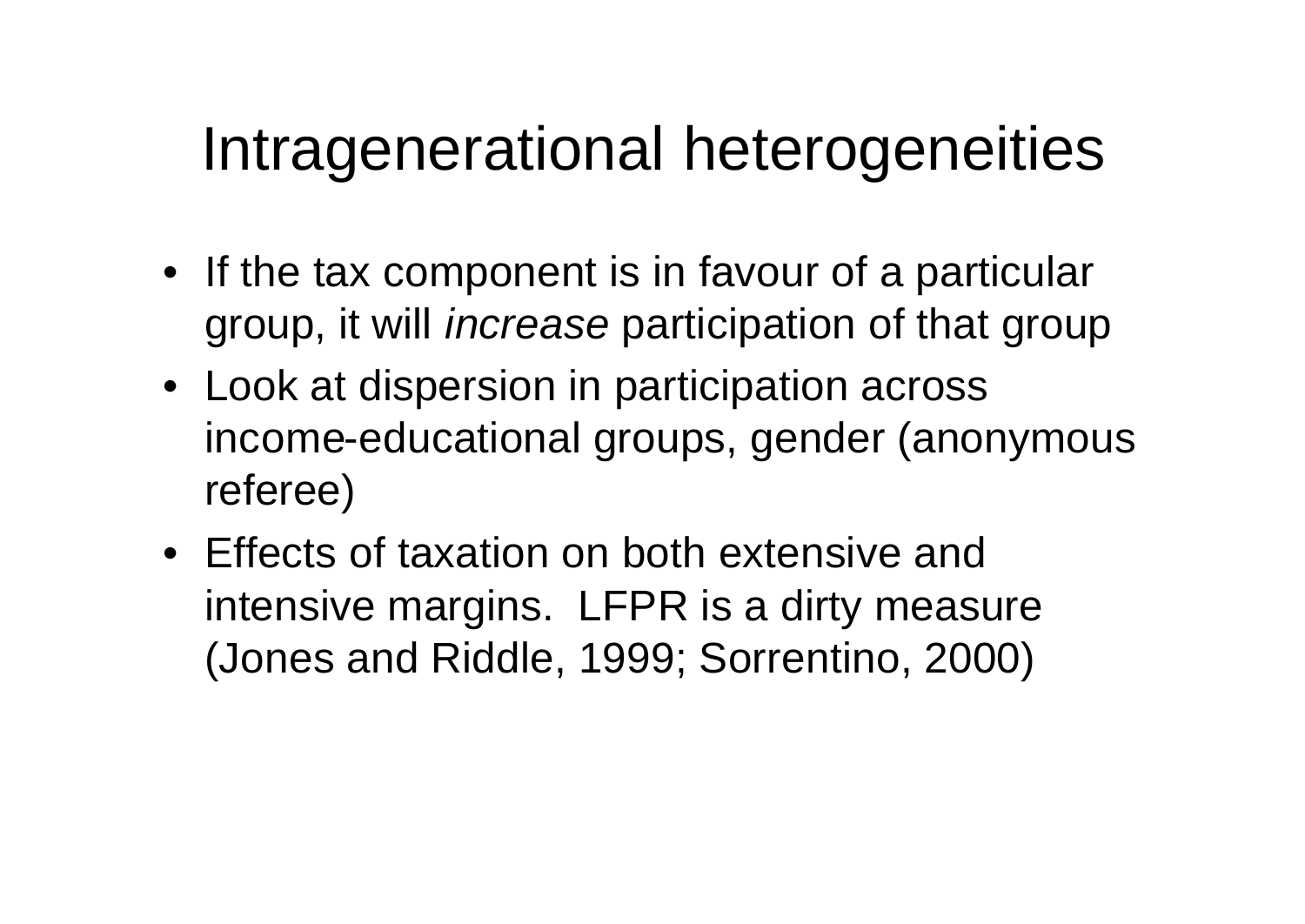# Exploiting the transition

- Reforms provide natural experiments to better assess the role of the tax component on labour supply
- Italy, Sweden: Investigate the different behaviour of NDC vs. DB "generations"
- In Italy DB and NDC also in the same cohort: double difference